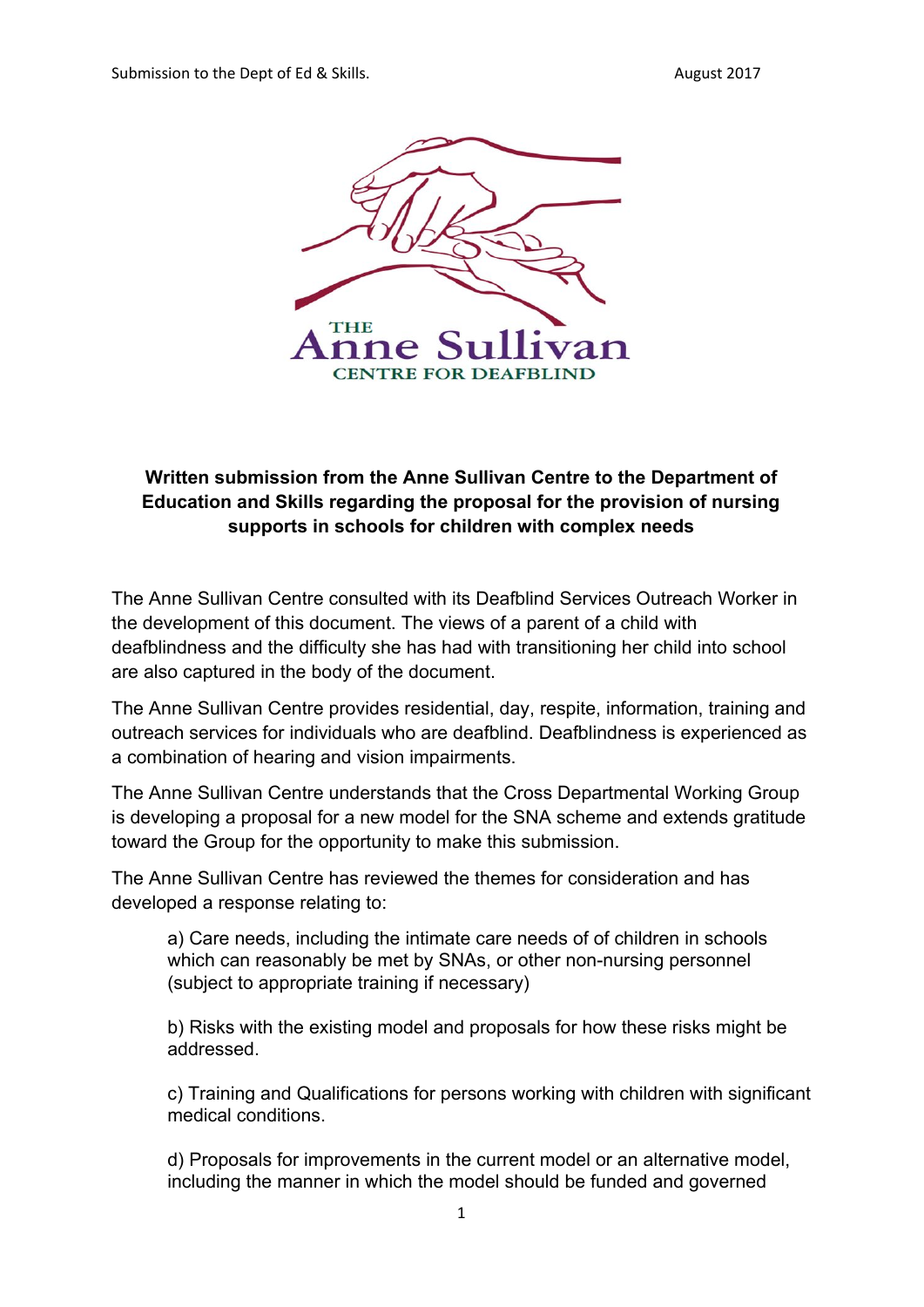Many children who are deafblind have rare and varied causes of their sight and hearing loss. They may experience other disabilities and health conditions, which requires them to take regular or prescribed medication. It may also be the case that children need help with feeding and suctioning throughout the day. It is vital that school policies are supportive of pupils with medical conditions so that children can attend school and achieve their academic potential. Teachers, SNA's and Resource Teachers are currently not trained to administer medication and meet complex health needs in the same way that nurses are.

In the same way as the new Resource Teaching Allocation Model aims to link teaching resources to learning needs, any new model of nursing supports in schools should link medical supports to health needs. Children with complex needs cannot always separate their educational and medical needs- quite often they require both. Planning for health care in education is therefore a necessity.

Currently, children with complex needs can receive in-school learning supports from a teacher, an SNA and a resource teacher. The current model does not provide children who are deafblind with complex needs with a holistic support system. Providing nursing supports is a step in the right direction as nurses can play a leading role in the development of health plans and intimate care plans for children who need these supports. There is also the potential for nurses to train SNA's in the implementation of specific actions relating to health and intimate care plans.

As mentioned earlier, the provision of nursing support in schools is likely to result in higher numbers of children with complex disabilities enrolling in schools. To boast a fully holistic service, schools must now consider how the current model can be improved to support children with complex needs in the areas of access and inclusion as well as individualised communication. The child's parents and family are often the only people who can communicate effectively with their child with complex needs and therefore schools should consider the role of an intervenor to provide increased home/school links for children with intensive support needs so that the communication methods a child learns in early childhood education can be maintained and developed in school. Consistent supports are particularly important during transitionary periods such as starting school and changing classes. The role of the intervenor could also include training school personnel including SNA's, teachers, resource teachers and nurses in specific communication methods including lamh, ISL, PECS and more.

A systems approach is called for which should begin with a comprehensive evaluation of the experiences of children with complex disabilities in schools and result in a clear plan that will lead to implantation of actions that will meet the learning, access and inclusion, communication and medical needs of each child in their school environment.